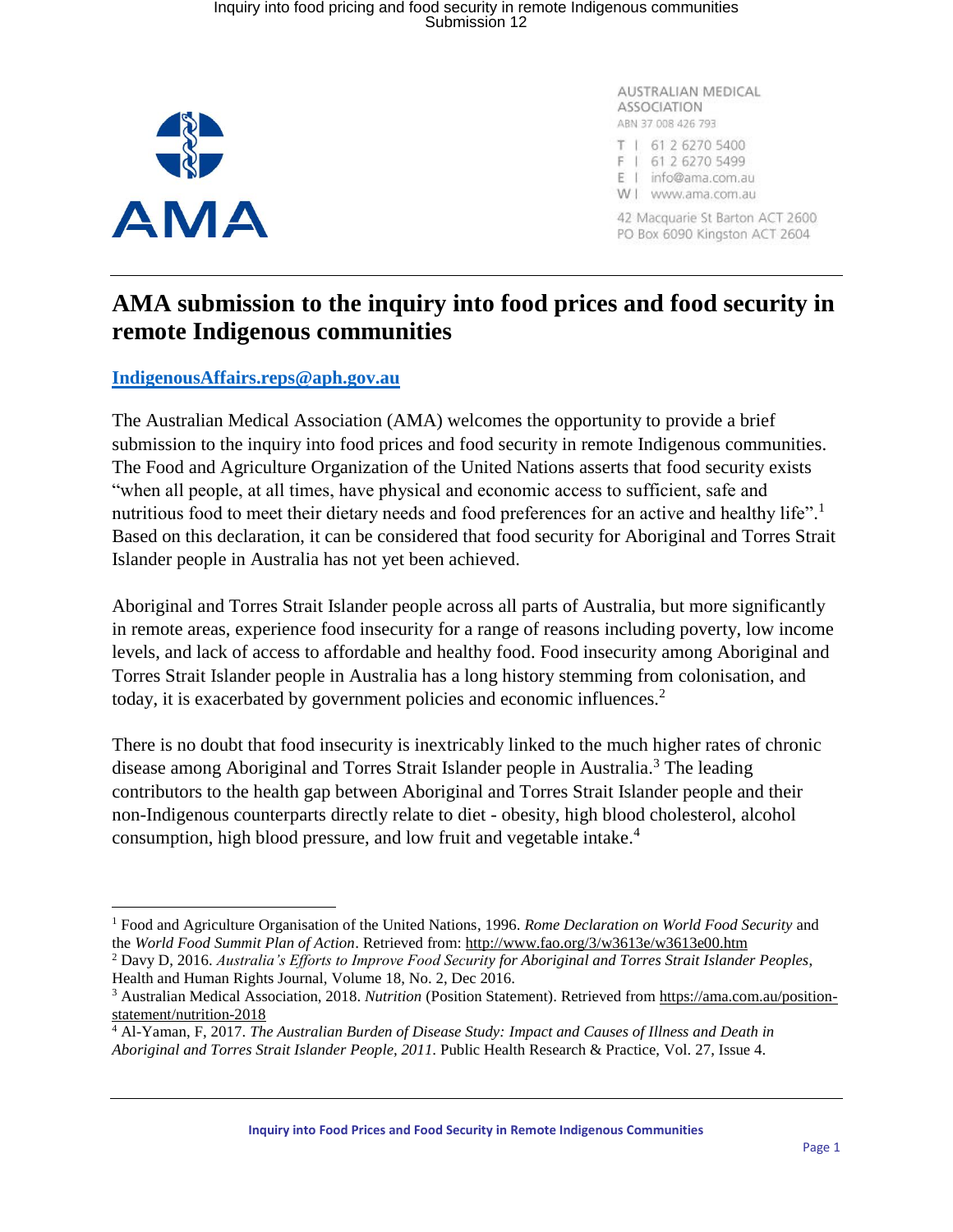## Inquiry into food pricing and food security in remote Indigenous communities Submission 12

According to the *National Aboriginal and Torres Strait Islander Health Survey 2018-19*, of all Aboriginal and Torres Strait Islander people over the age of 15 living in remote areas, 42% consumed the recommended number of serves of fruit per day, and 24% regularly consumed sugar-sweetened beverages.<sup>5</sup> This is not surprising given the limited availability of a variety of nutritious foods in remote community stores. 6

Research has shown that the daily energy intakes of many Aboriginal and Torres Strait Islander people comes from nutrient-poor, energy-dense foods. Take-away and convenience foods, such as soft drinks and microwaveable or deep-fried foods, are often more affordable and readily available than nutrient-rich foods, in remote Aboriginal and Torres Strait Islander community stores. <sup>6</sup> This is of significant concern given the direct link between poor diet and the development of a chronic disease.

Whilst it is important that healthy foods are readily available in remote community stores, they must also be affordable. It is well known that the cost of food and household incomes are two key factors that influence food choice. Aboriginal and Torres Strait Islander people across the country have relatively low average weekly incomes than non-Indigenous people and are underrepresented in the highest income bracket. According to Census data, among Aboriginal and Torres Strait Islander people aged 15 and over in 2011, 68% had a total weekly income below \$600, compared with 51% of non-Indigenous people, and for Aboriginal and Torres Strait Islander people in very remote areas, this rose to 82%.<sup>7</sup>

Despite the lower incomes of people living in remote areas, they pay the highest average price for food in Australia. Research has consistently found that healthy food baskets cost about 20- 43% more in remote areas than in major cities, and in some Aboriginal and Torres Strait Islander communities it has been estimated that 34-80% of the family income is needed to purchase healthy diets.<sup>8</sup> This is compared to 30% for the lowest income Australian households and 14% for the average Australian household. This places significant financial stress on Aboriginal and Torres Strait Islander families, which caused about 1 in 4 households to run out of food in the 12 months prior to 2012-13.<sup>7</sup>

 $\overline{a}$ 

<sup>5</sup> [Australian](https://www.abs.gov.au/AUSSTATS/abs@.nsf/Latestproducts/4715.0Main%20Features12018-19?opendocument&tabname=Summary&prodno=4715.0&issue=2018-19&num=&view=) Bureau of Statistics, 2019. *National Aboriginal and Torres Strait Islander Health Survey, 2018-19,* Cat No. 4715.0, ABS Canberra.

<sup>6</sup> Dietitians Association of Australia et al. 2016, *Supporting Document for the Joint Policy Statement on: Food Security for Aboriginal & Torres Strait Islander Peoples,* Background Paper. Retrieved from: <https://dietitiansaustralia.org.au/wp-content/uploads/2016/05/Background-Paper-Food-Security.pdf>

<sup>7</sup> Australian Institute of Health and Welfare, 2015. *The Health and Welfare of Australia's Aboriginal and Torres Strait Islander Peoples: 2015*, AIHW, Canberra.

<sup>8</sup> Public Health Association of Australia, Dietitians Association of Australia & Australian Red Cross, 2013. *Policy at a Glance – Food Security for Aboriginal and Torres Strait Islander Peoples Policy.* Retrieved from: <https://www.phaa.net.au/documents/item/1324>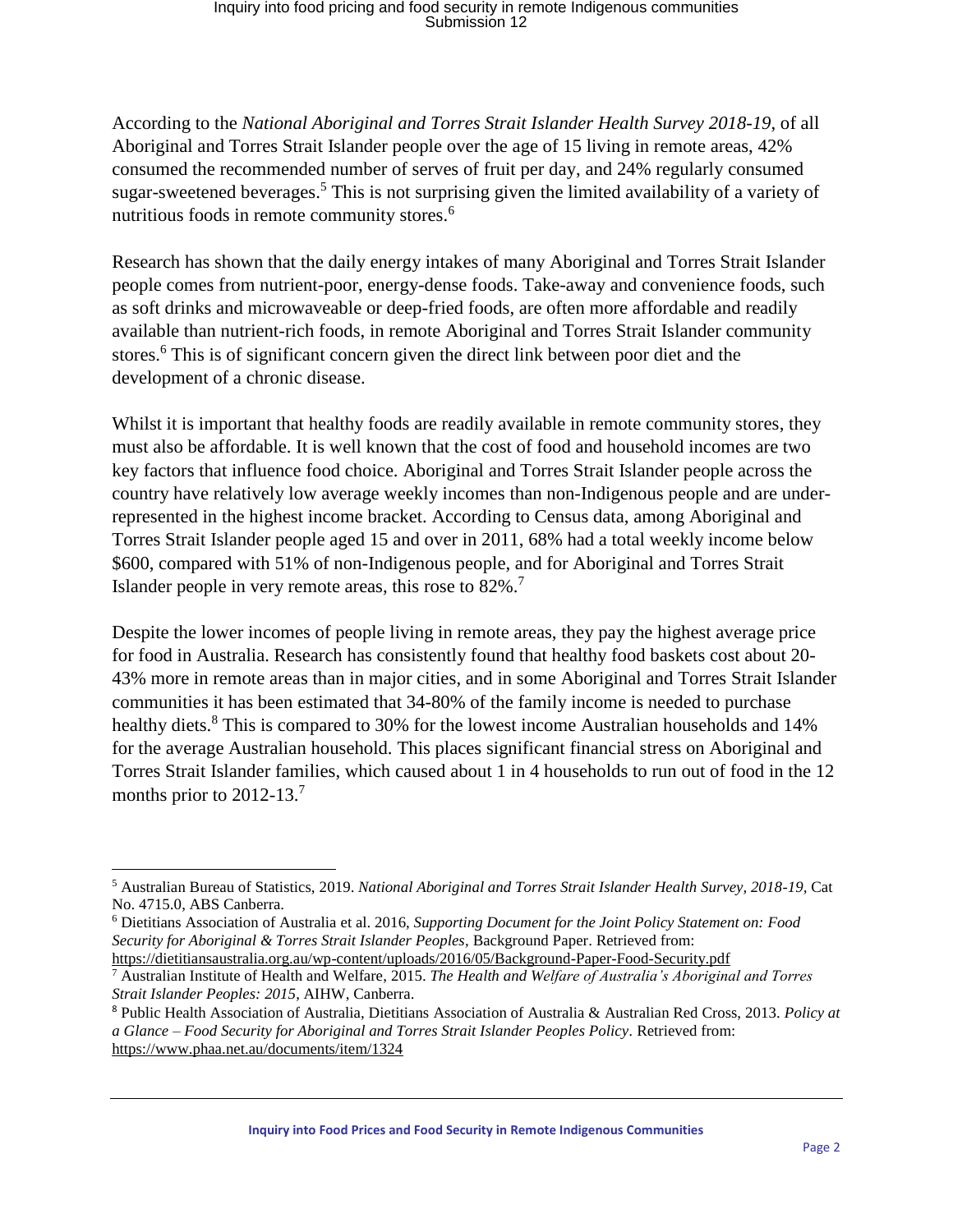What is even more concerning, is that there are also significant differences in food prices between stores in remote communities that are in close proximity. In May 2020, the Aboriginal Investment Group published the results from a Market Basket Survey conducted in nine stores in the Top End to show these price differences. As an example, two kilograms of chicken cuts in Barunga costs \$9.40, however just 25 kilometres away in Beswick, the same product costs  $$16.80$  – almost double the price.<sup>9</sup> It is questionable how there could be such a significant difference in price for the same product in two nearby locations.

Many factors contribute to the much higher food prices in remote community stores, including freight, store management practices and reduced retail competition. The combination of lower income levels, and higher food prices means that the percentage of income spent on food increases, thus making a healthy diet even more difficult to achieve for Aboriginal and Torres Strait Islander people in remote areas.<sup>10</sup> However, a recent study suggests that cost savings can be accomplished where generic products are substituted for branded products - it suggests that promoting generic products across the core food groups, could be an effective strategy to assist people on low incomes to consume a diet in line with current health guidelines.<sup>9</sup>

The food security challenges faced by Aboriginal and Torres Strait Islander communities highlight the interconnectedness of human rights – the rights to healthy food and good health are intricately linked to the right to adequate housing. Without adequate housing infrastructure such as appropriate food storage, refrigeration, and functioning stoves - the rights to adequate food and good health are greatly compromised and creates or exacerbates a reliance on takeaway food. According to the *Aboriginal and Torres Strait Islander Health Performance Framework Report 2017*, in 2014–15 in remote areas, one in every six (15%) households did not have working facilities for preparing food, compared with  $7\%$  in non-remote areas.<sup>11</sup> It is critical that adequate, functional housing is available for Aboriginal and Torres Strait Islander people in these areas – without this, health gains will not be achieved.

Government efforts to improve the health and life expectancy of Aboriginal and Torres Strait Islander people in Australia must recognise the potential impacts of improved nutrition on health outcomes, as well as the implications of food insecurity. The 2009 Parliamentary Inquiry *Everybody's Business: Remote Aboriginal and Torres Strait Community Stores* resulted in 33 recommendations to increase the availability and affordability of healthy foods in Outback Stores. This includes the development of an incentive scheme to influence store managers to sell healthy produce and working with individual communities to develop and support good store

**Inquiry into Food Prices and Food Security in Remote Indigenous Communities**

 $\overline{\phantom{a}}$ <sup>9</sup>Aboriginal Investment Group, 2020. *May 2020 Market Basket Survey*, Retrieved from: <https://aiggroup.org.au/store-prices-responsible-food-insecurity-aboriginal-communities>

<sup>10</sup> [Ferguson](file:///C:/Users/amerritt/Downloads/the-comparative-cost-of-food-and-beverages-at-remote-indigenous-communities-northern-territory-australia%20(1).pdf) M, O'Dea K, Chatfield M, Moodie M, Altman J & Brimblecome J, 2015, *The Comparative Cost of Food and Beverages at Remote Indigenous Communities, Northern Territory, Australia,* Australian and New Zealand Journal of Public Health, Vol. 40 (Suppl 1), 2016.

<sup>11</sup> Australian Health Ministers' Advisory Council, 2017. *Aboriginal and Torres Strait Islander Health Performance Framework 2017 Report*, AHMAC, Canberra.